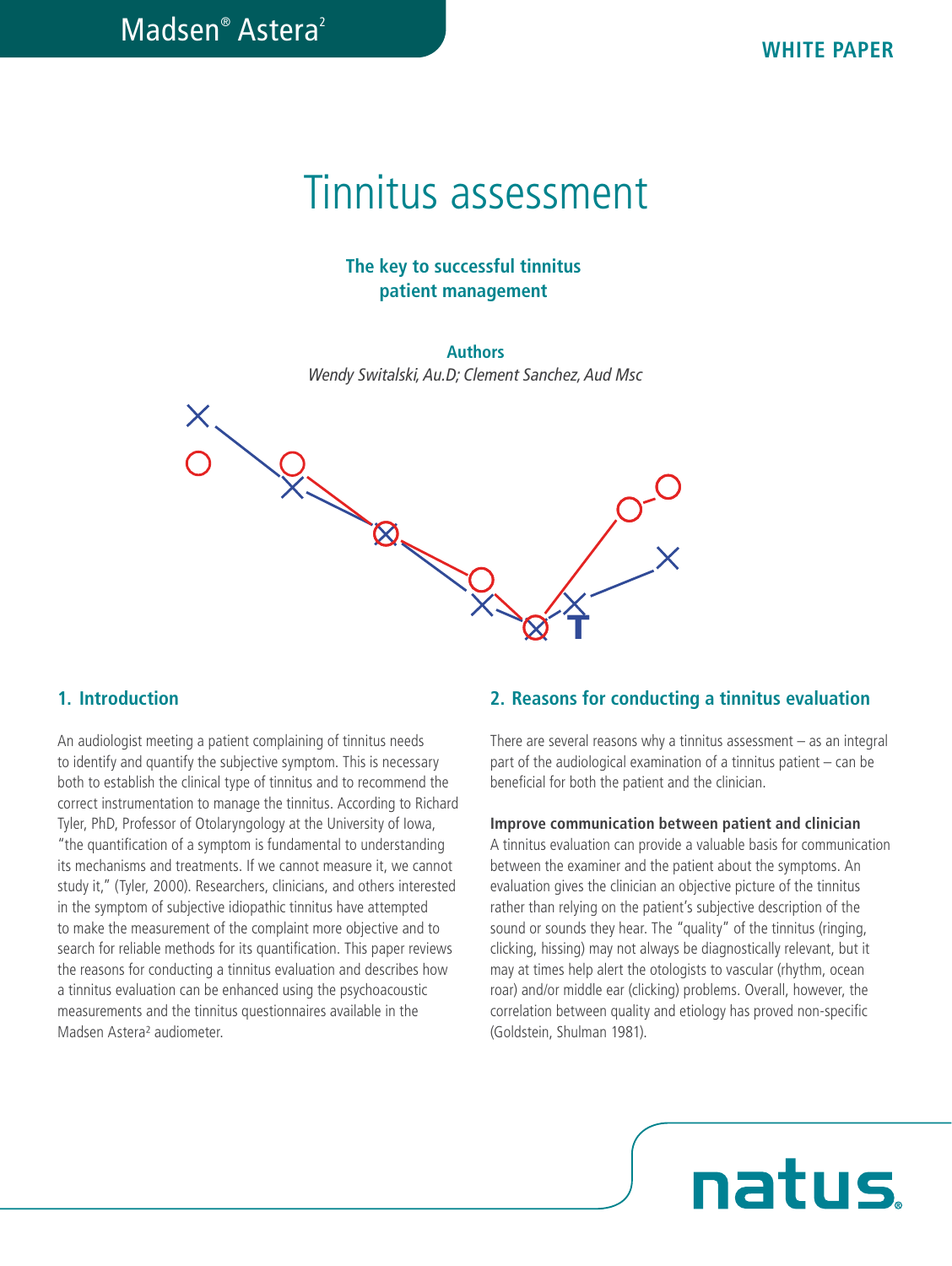#### **Provide reassurance and a basis for effective counseling**

The evaluation also provides reassurance to the patient that their tinnitus is real. For many patients the presence of the tinnitus makes them feel insecure as others cannot hear it. Measuring the tinnitus reassures them that it is indeed real. An assessment also helps to reproduce a similar sound to demonstrate to the patient's family some of the characteristics of the tinnitus that the patient is experiencing.

#### **Establish a reference point**

The tinnitus assessment parameters provide a common reference point from the time of initial diagnostic evaluation throughout treatment and control. This helps to determine whether the tinnitus has changed and if the treatment is effective.

#### **Provide guidelines and support diagnosis**

The measurements also can provide treatment guidelines. Measurement of the maskability or the pitch matching can help the professional to set the level and spectrum of the stimulation used in the sound therapy. An assessment might also provide some clues for the otologists to determine the site of origin of the tinnitus. According to Douek and Reid (1968), in general, pitch matches were 125 to 250 Hz in Ménière´s disease and from 2 kHz to 8 kHz in case of presbyacusis.

#### **Categorize**

A tinnitus assessment allows the distinction between different subcategories of tinnitus. Although two patients may indicate that their tinnitus is of a ringing quality, maskability may be present for one of them and not for the other resulting in clear subcategories. This may suggest which treatments could be more effective.

#### **Select treatment**

The assessment can help determine whether the client can benefit from certain types of treatment. Many patients react differently when listening to the same acoustical stimulus.

#### **Document the presence of tinnitus for legal reasons**

Finally, tinnitus assessment can be useful in situations that require documentation. For legal reasons some points may need to be validated, such as the presence of the tinnitus, the degree of impairment, disability and/or handicap.

## **3. Using psychoacoustical measurements and questionnaires**

The following section explains how tinnitus can be evaluated, not only in terms of psychoacoustical components, but also to assess its impact on the daily life of the client. Through both psychoacoustical measurements and questionnaires, the tester identifies and quantifies the subjective complaints of tinnitus, and the results establish the clinical types of tinnitus and form the basis for specific

audiologic recommendations for instrumentation to control the tinnitus.

*Note: it is important to note that a complete cochleo-vestibular evaluation needs to be performed prior to tinnitus assessment.* 

#### **3.1 The psychoacoustical measurements**

Psychophysics deals with the relation between sense organs and physical worlds. Psychoacoustics is the branch of psychophysics that studies the relationship of the perceptual world and acoustics. Psychoacoustic effects elicited by acoustic stimuli that form the foundation for tinnitus evaluation include:

- **•** Pitch Matching
- **•** Loudness Matching
- **•** Masking
- **•** Residual Inhibition

#### **The equipment**

To perform these measurements the professional needs a twochannel audiometer with pure tone, narrow band noise and broadband noise stimuli. This audiometer should allow stimulating both unilaterally and bilaterally, in high frequencies (up to 20 kHz) and propose a 1 Hz resolution, 1 dB step, and an Octave Confusion Test (OCT).

#### **The measurement method**

Stevens described in 1938 seven measurement methods of pitch and loudness (adjustment, limits, paired comparisons, constant stimuli, quantal, order of merit and rating scale) (Stevens, 1938). The purpose of these psychophysical methods is to find reliable methods for assessing what the individual is experiencing perceptually. Today the most popular is the method of paired comparisons where the patient is asked to choose the closest tone among two different ones. After choosing one the second trial is presented using the selected tone and a higher one until the patient confirms a level or a frequency. This two-alternative forced choice method was also suggested (Vernon and Fenwick, 1984) as the most reliable method for tinnitus measurement.

#### **The test ear**

The test ear selected can have an influence on the results. The pitch may vary according to which ear receives the tones (Tyler & Conrad-Arms, 1983). If the stimulation is ipsilateral, the tinnitus may change in response to the presentation. However, inaccurate results may be obtained when stimulating the contralateral ear. Finally, binaural presentation can be problematic for these reasons and because the patient likely hears differently from each ear. However, there is a consensus among professionals to recommend the monaural ipsilateral testing with the examiner noting the test ear (Goldstein, 1997, Tyler, 2000).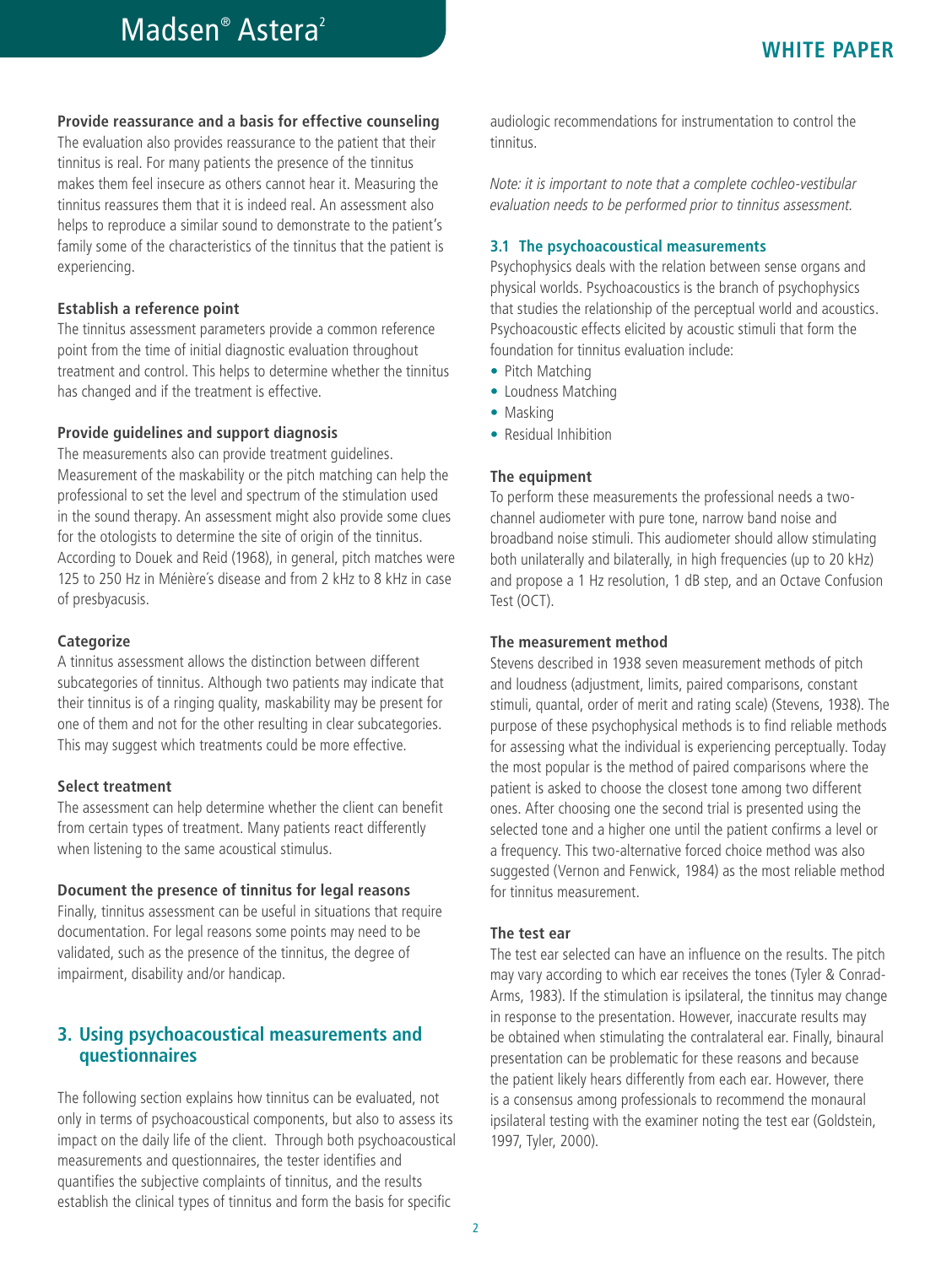#### **The stimulation**

The recommendations are to use a pure tone, but narrow band noise is also used despite the potential problems of using this as a stimuli. An alternative solution is to use the FRESH (FREquency Specific Hearing assessment noise, Walker, Dillon & Byrne, 1984). This noise is a narrow band noise signal that has been designed with extremely steep filter slopes. The continuous stimulation is preferred instead of the pulsed one as the latter seems to be more difficult for the patient (Mineau & Schlauch, 1997). The time presentation should be around 500 ms with 5 seconds intervals.

#### **Measurement #1: Pitch matching**

The pitch is the psychoacoustical outcomes that correspond closest to the physical dimension of frequency and is the most common measurement that attempts to quantify tinnitus for frequency. Pitch matching can be used as a reference point for discussion, for selection and fitting of acoustical instrumentation, or to find the site where the tinnitus originates. Despite the fact that the description of the tinnitus can be very different from patient to patient, Meikle reported that 92% of 1.033 patients could complete a pitch match. The subjective pitch estimates using a visual scale from 0 to 10 are typically rated as high. For example, Stouffer and Tyler (1990) reported an average rating of 7.12 with 65% of the patients rating their tinnitus as a seven or higher (Slater and Terry, 1987). In most patients, the tinnitus pitch is matched about 3 kHz (Reed, 1960; Vernon, 1987; Meikle, 1995). It is highly related to the fact that most patients with tinnitus have a high frequency hearing loss. For several researchers there is a link between the tinnitus pitch and the frequency region of maximum hearing loss (Minton, 1923; Fowler, 1940; Fraham and Nerby, 1962; Douek and Reid, 1968; Penner, 1980; Meikle et al., 1999).

Typically the measurement of the pitch matching will follow the procedure as shown in the table below. A consistent loudness between frequencies should be reached. To do so the clinician can use the Most Comfortable Thresholds (MCL) from the tone audiometry results.

|         | Comparison<br>tones   | Tone judged most like tinnitus |
|---------|-----------------------|--------------------------------|
| Trial 1 | 1 kHz vs 2 kHz        | $2$ kHz                        |
| Trial 2 | 2 kHz vs 3 kHz        | $3$ kHz                        |
| Trial 3 | $3$ kHz vs $4$ kHz    | 4 kHz                          |
| Trial 4 | 4 kHz vs 5 kHz        | 4 kHz                          |
| Trial 5 | 4 kHz vs 4 5 kHz      | 4 kHz                          |
| Trial 6 | 4 kHz vs 4.25 kHz     | 4.25 kHz                       |
| Trial 7 | 4.12 kHz vs 4.25 kHz  | 4.12 kHz                       |
| Trial 8 | 4.12 kHz vs 4.18 kHz  | 4.12 kHz                       |
| Trial 9 | 4.12 kHz vs 4.125 kHz | 4.125 kHz                      |

When a pitch matching is performed it is recommended to confirm the results with an Octave Confusion Test. Octave confusion appears when an individual identifies a specific frequency as the pitch match of his tinnitus; but with further testing, the identification tinnitus is actually identified at one octave above the pitch match. In the example above the pitch 4.125 kHz is compared with 8.250 kHz.



#### **Measurement #2: Loudness Matching**

The Two-alternative forced choice (2-AFC) method can be substituted for the ascending limits method starting slightly below the absolute threshold comparing the presentation loudness to the tinnitus loudness. This method minimizes the effect of residual inhibition. The result should also be discussed with regard to the presence of recruitment. The test frequency is the same as the pitch previously reported. The studies of Reed, Donaldson, Bailey, Roeser and Price, and Shailer et al., all have found that loudness-balance techniques usually results in a finding of 0 to 20 dB SL. We express the results in dB SL (Sensation Level) as it is the difference between the results in dB HL and the absolute hearing threshold at the pitch match. Generally, the pitch match does not fall into the standard audiometric frequencies, so a threshold at the specific pitch match frequency needs to be obtained. Once this is completed, the result of loudness matching converts from dB HL to dB SL as shown in the example below.

|         | Comparison<br>tones | Tone judged most like tinnitus |
|---------|---------------------|--------------------------------|
| Trial 1 | 55 dB vs 60 dB      | 60dB                           |
| Trial 2 | 60 dB vs 65 dB      | 65 dB                          |
| Trial 3 | 65 dB vs 70 dB      | 65 dB                          |
| Trial 4 | 65 ys 68 dB         | 65 dB                          |
| Trial 5 | 65 ys 66            | 65 dB                          |

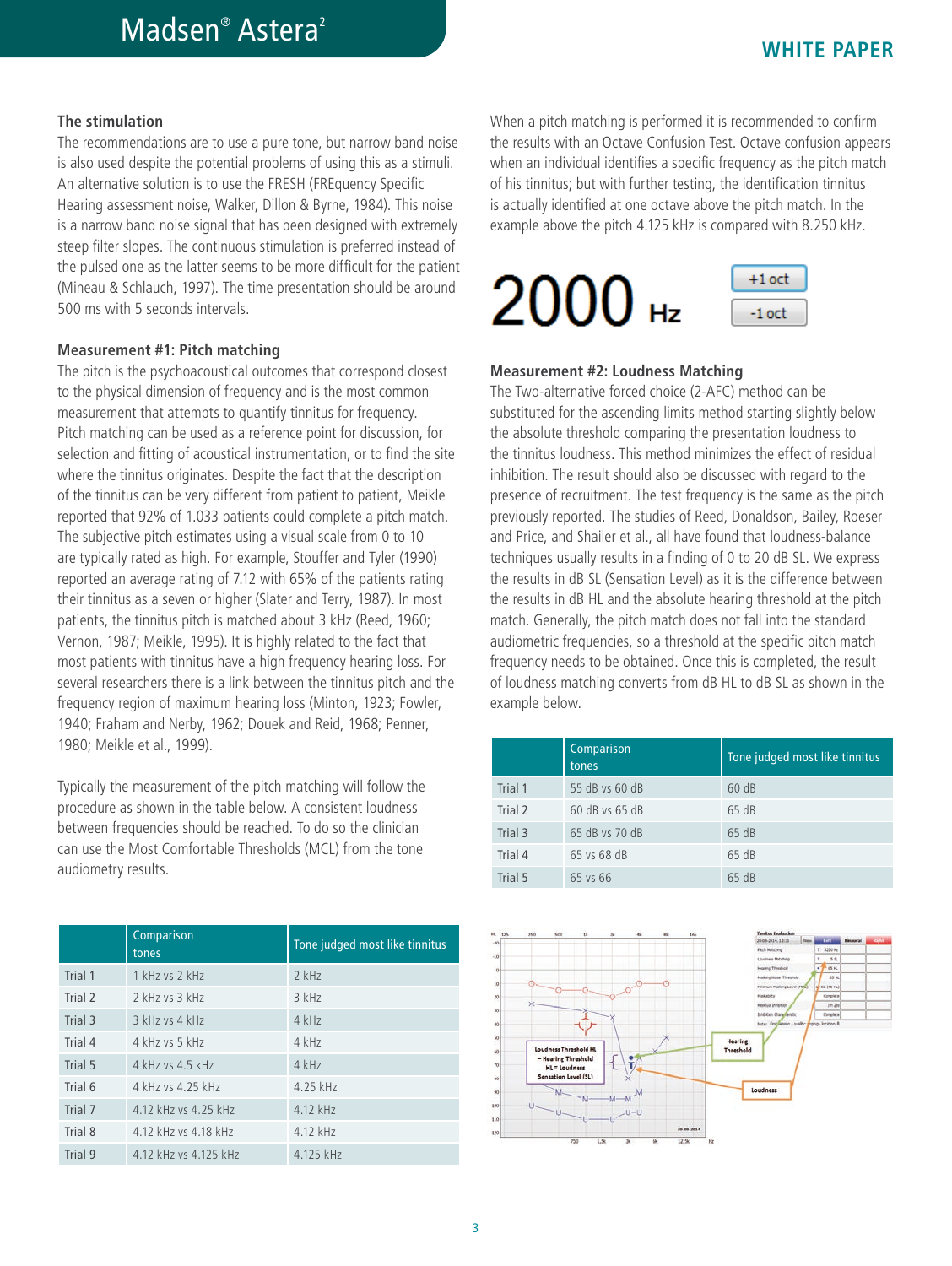#### **Measurement #3: Masking**

The masking of tinnitus is often considered the most important part of the tinnitus evaluation. This procedure enables the professional to evaluate whether the patient is a candidate for sound generator to control the tinnitus. It also specifies the ears to be fitted and helps to identify the cause and the lesion site. However, the correlation between the condition and the masking effect is not totally proven. According to Goldstein (2000) and Vernon (1987) the tinnitus population for which there is no masking effect is about 18%, and 9% and these patients are definitely not candidates for either acoustic masking or electrical stimulation. The fact that the tinnitus can be masked suggests that the tinnitus and the response to the acoustic stimulus share the same neural channels somewhere in the nervous system.

Masking threshold of tinnitus has been initially described by Feldmann in Audiology (10:140) in 1971 where different masking curves were classified in six types. The masking curves are established ipsilaterally and contralaterally using narrow band noise tones and white noise. Masking in normal psychoacoustics differs from masking with tinnitus in the following ways:

- 1. In normal hearing systems, the signal to mask and the masking stimulus have well-defined parameters and the sensation is predictable. In a defective hearing system with tinnitus, the sensation is unpredictable (Feldmann, 1984) as the signal to mask is unknown.
- 2. In tinnitus, masking frequency dependency is not present or may be reversed e.g., the high frequencies are more effective in masking low frequencies.
- 3. In normals, one cannot mask white noise by presenting a tone; in tinnitus, one can mask white noise with a minimal tone.
- 4. With normal hearing the masking has to be applied ipsilaterally; otherwise, the level of the masking stimulus needs to be very high to be effective (Liden, Nilsson & Anderson, 1959). In tinnitus ears, a low-level noise presented in one ear can be very efficient at masking tinnitus in the other ear. This is known as 'central masking' (Zwislocki, Buining, & Gantz, 1968, Penner, 1987).
- 5. The after effect of masking (or post masking or residual inhibition) lasts for less than 1 second; in tinnitus patients, this effect can be prolonged.

Noise and tones can be used during this measurement. Maskability is considered as positive or negative according to whether or not there is an effect on the tinnitus.

The measurement of the masking can be done at the tinnitus pitch frequency only, through the whole tone audiometry frequency range, or both. All type of masking noise stimulus can be used, but it is usually recommended to use the narrow band noise, the tone, or the FRESH noise. There is no clear preference between ipsilateral

and contralateral masking, so either method can be performed. The comparison between ipsilateral and contralateral masking suggest that central mechanisms are involved in many patients (Tyler, 2000) and could help distinguish patients with peripheral and central components. The ascending method is usually used with presentation of masking stimulus for 1-2 seconds, then asking the patient if the noise can mask the tinnitus. The response defines the minimum masking level (MML). In order to get the value in dB SL, prior to obtaining the MML, the tester can obtain the hearing threshold using the masking stimulus as the signal.

#### **Measurement #4: Residual Inhibition**

Forward masking, also termed residual inhibition by Vernon and Schleuning (1978), is defined as the temporary suppression and/ or disappearance of tinnitus following a period of masking. A recommended measurement procedure is to present the sound that has been identified at the pitch match at a level corresponding to the MML + 10 dB for 1 minute. The stimulus is the same as used for the MML measurement. The patient is asked to report the effect on their tinnitus as well as how long it takes the tinnitus to return to previous levels. A variation has been described by Goldstein and Schulman using the loudness match  $+$  10 dB SL. Classification of the post masking effect follows these four categories:

#### 1. Positive – Complete

The tinnitus is completely absent. This may vary from 1s to several hours. According to Goldstein and Shulman, it is not usual for their patients to experience 30 to 90 s of positive-complete residual inhibition.

2. Positive – Partial

Here the patient reports the tinnitus loudness as less than what it was before the measurement. The quality may have changed as well.

3. Negative

The patient reports no change in the tinnitus loudness.

4. Rebound or Exacerbation

The patient reports an increase in the tinnitus loudness level in response to the masking presentation. For these cases, the time it takes the sound to return to its original level is recorded (Shulman, 1985).

#### **3.2 The Questionnaires**

While specific objectives are supported by the questionnaire chosen, the overall goal of using tinnitus questionnaires is to assess the impact of the tinnitus on the patient's daily life. The information can also be used to guide treatment decisions and also to monitor progress over time.

The most common questionnaires are:

- **•** Tinnitus Handicap Inventory (THI)
- **•** Tinnitus Functional Index (TFI)
- **•** Tinnitus and Hearing Survey (THS)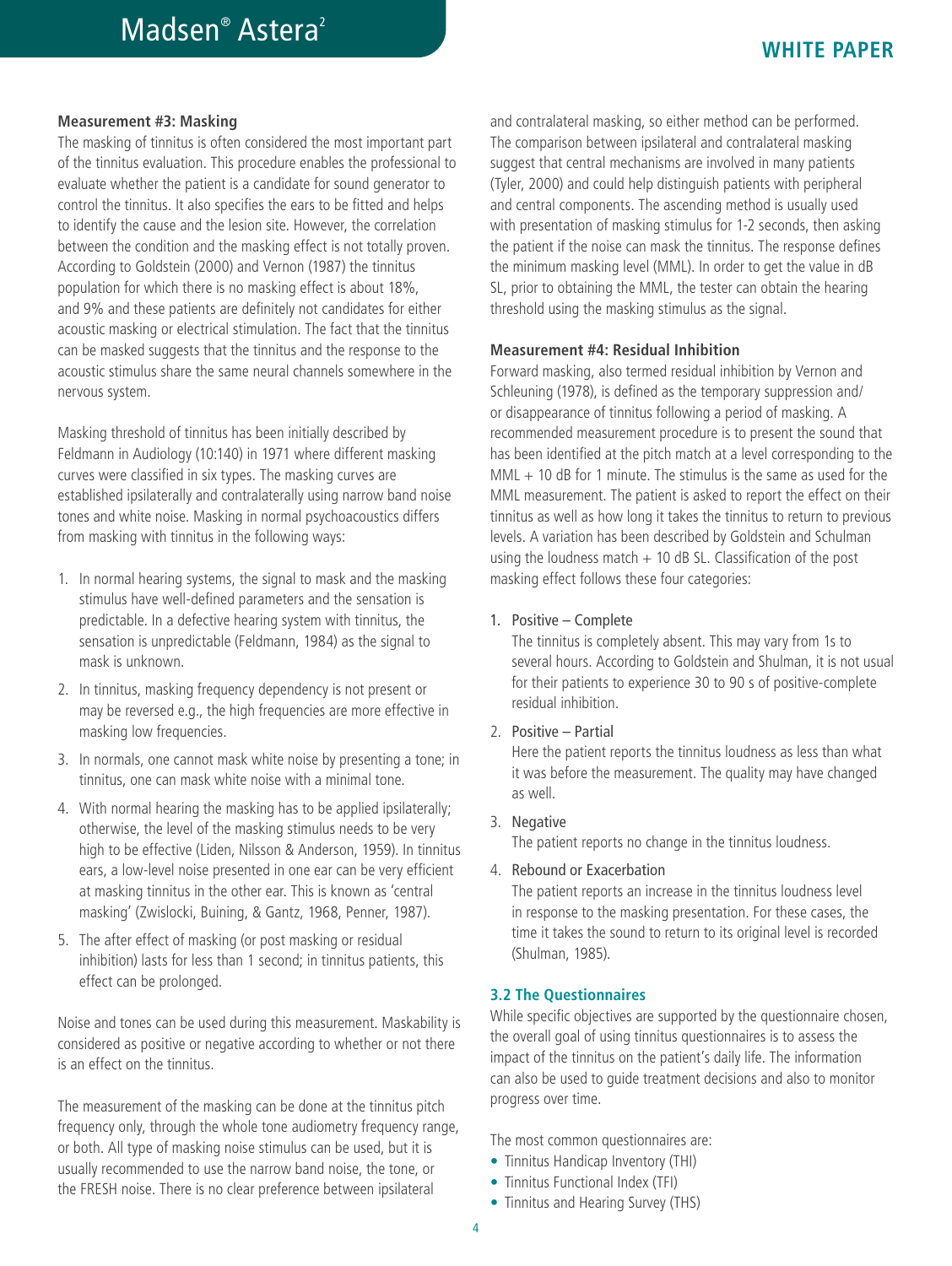# Madsen<sup>®</sup> Astera<sup>2</sup>

#### **Questionnaire #1: Tinnitus Handicap Inventory (THI)**

Developed by Newman, Jacobson, and Spitzer (1996), the THI is a frequently used questionnaire that not only defines self-reported handicap to determine which patients require treatment but also can be applied to assess outcomes for various approaches.

The THI is comprised of 25 items that are answered with a selection of Yes, Sometimes, or No. These items include inquiries about the impact of tinnitus on concentration, emotional reactions, and the effects on life and relationships. The patient's answers to these questions provide a result that defines a handicap severity score, ranging from 'Slight' to 'Severe/Catastrophic'. This score can guide the clinician towards the most appropriate intervention approaches, including determining those patients that may be in need of further medical and/or psychological evaluation.

#### **Questionnaire #2: Tinnitus Functional Index (TFI)**

Introduced by Meikle et al in 2012, the TFI also consists of 25 items. Applicable for both clinical and research uses, this questionnaire is used to determine the severity of the tinnitus as well as define what negative impacts the patient is experiencing in response to it.

Questions cover eight subscales that summarize the areas of intrusiveness, sense of control, cognitive effects, sleep disturbance, auditory difficulties, interference with relaxation, reduction in quality of life, and emotional distress. Patients respond to the items using a 10-point scale. An overall score that ranges from 0-100 is calculated along with subscale scores.

#### **Questionnaire #3: Tinnitus and Hearing Survey (THS)**

Unlike the THI and TFI questionnaires, the THS is not a validated measure and therefore should not be used as a primary outcome measure. Instead, the THS should be used as a supplement to a validated questionnaire. Described by the National Center for Rehabilitative Auditory Research (NCRAR), the THS is used to differentiate issues that are arising from tinnitus versus those that are caused by hearing challenges.

The THS consists of 10 items. Four of these relate to tinnitus-specific issues, four relate to common hearing problems, and the final two are inquiries about sound tolerance issues. Patients answer using a 5-point scale that correlates to 'No problem at all' to 'A very big problem' in response to a range of hearing and tinnitus challenges. Reviewing these results can be useful in counseling patients with coexisting hearing loss and tinnitus to define the boundaries of these issues. The results can also help define the options and potential benefits of treatment for each of these issues.

## **4. Conclusion**

Hearing care professionals are meeting more and more tinnitus patients in their practice every day. Fortunately, there has been increasing tinnitus research and awareness over the last five years and hearing instrument manufacturers are providing advanced solutions for tinnitus management. However, professionals are still in doubt about how to talk with the patient about their specific tinnitus and the solution options available to them. Building trust with all patients is important, but it's even more crucial with a tinnitus patient. Many tinnitus patients are embarrassed about their tinnitus. They can also be frightened and even desperate to find an explanation and "cure." While there is no cure for tinnitus, it is possible to help tinnitus patients by providing empathy and concrete ways to manage the condition.

A tinnitus evaluation is the first step to establishing trust between the tinnitus patient and clinician. A complete tinnitus evaluation – from psychoacoustics measurements to targeted questionnaires – helps clinicians to identify, quantify, and manage the tinnitus while establishing an open and constructive relationship with the patient. Madsen Astera² is the only clinical audiometer with a dedicated tinnitus evaluation module and tinnitus-specific questionnaires and psychoacoustical tests built in. The module includes all the abovementioned tests and questionnaires and is available for free in Otosuite® since version 4.65. With solutions such as Madsen Astera<sup>2</sup>, clinicians are better able to meet their tinnitus patients where they are – and succeed in helping them to manage it in a positive way.